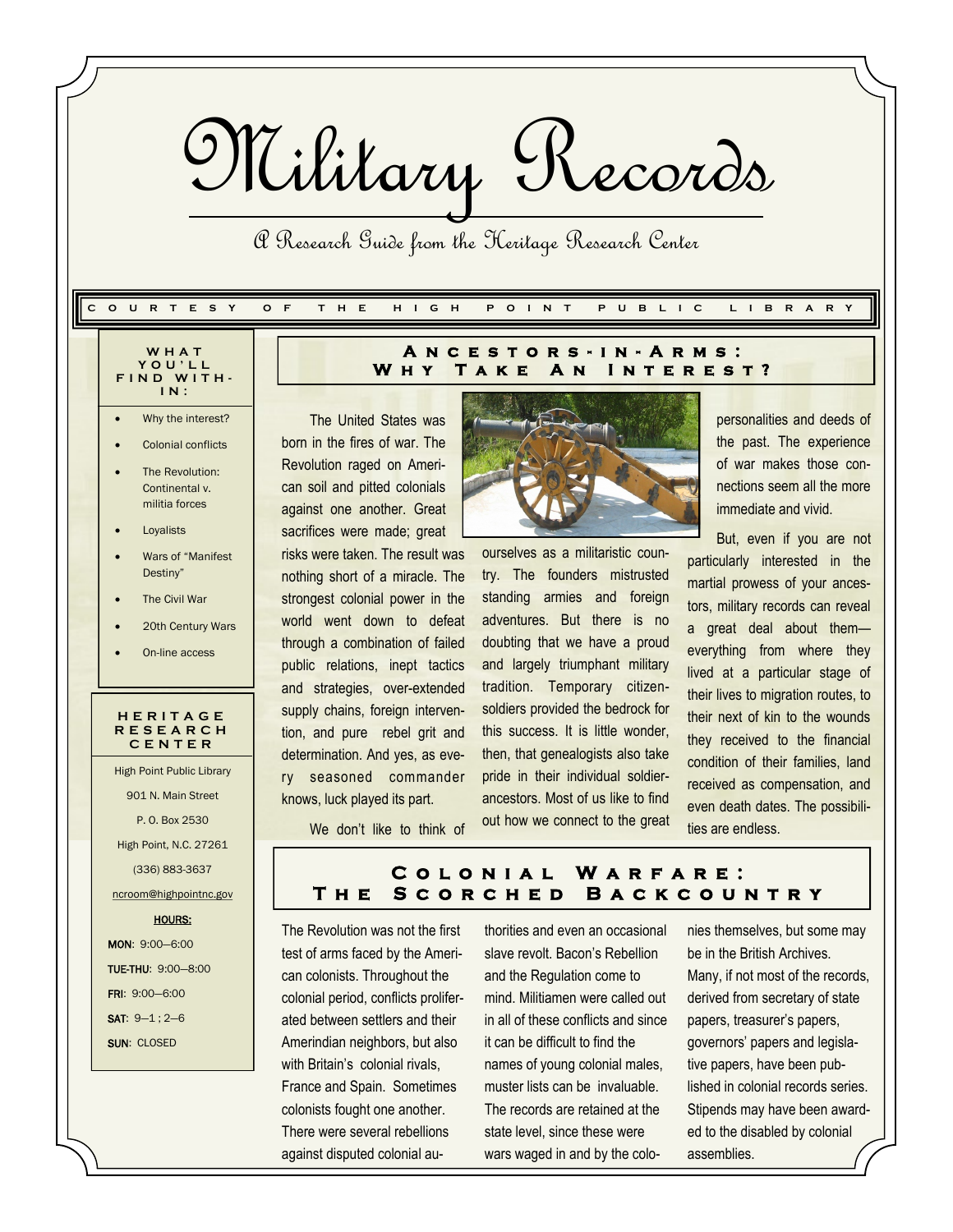**M i l i t a r y R e c o r d s**

## **T h e R e v o l u t i o n :**  REGULAR ARMY V. MILITIA

Folks are often interested in joining lineage societies like the DAR and SAR. As a result, proving descent from a Revolutionary patriot is the prime objective of many beginning genealogists. The task involves tracing yourself back link by proven link to a potential patriot, and then proving that that individual did indeed render service. That service need not have been military in nature. Most

Did you know? Very few muster rolls or service records survive for those who served in patriot militias—by far the largest proportion of troops engaged.

potential patriot ancestors provided goods and services for the patriot forces. Those who did take up arms were of two varieties: those (often called regulars) who joined the Continental Army in regiments by state and served for periods of years and those militiamen who were called into action when the fighting entered their neighborhood. These latter often served only a few months at a time, although possibly on several separate occasions. Their opponents were not just British regiments. More frequently, they engaged loyalists or Tories who lived in their vicinity.

Muster lists and payrolls for Continental troops are easy to locate. For North Carolina, they are printed in its state records series. Because regular soldiers

were entitled to state or federal land grants in western territories in proportion to their ranks and terms of service, one will often find bounty land warrants on either the state or federal level for Continental troops. In North Carolina, all of these land grants were situated in the current state of Tennessee, which was then part of North Carolina. No bounty land was ever issued within the current boundaries of North Carolina. Most soldiers never settled on these bounty tracts. They sold their rights to others for ready cash. There were also fraudulent claims for soldiers who never served or who supposedly transferred their rights to others.

For militiamen, there are far fewer resources. A small number of muster rolls survive for these

temporary companies. Militia were not eligible to receive land. The best hope one has for documenting service is when soldiers or widows later filed for a pension, either with the state of North Carolina (usually a disability or widow's pension) or with the federal government later in the 19th century (available first to the indigent and then to everyone.) Barring such a record, one should also check the pay indents and accounts that have survived at the N.C. Archives. These exist as account ledgers and redeemed scrip issued to compensate individuals for materiel or service rendered the Revolutionary government. The scrip was used to pay taxes and fees and could be assigned from person to person like cash. The records of payment will not tell you what service was rendered or exactly where the claimant lived. But one can at least narrow down the region of the state from the names of the examining commissioners or persons to whom the scrip was assigned. This material has been transcribed and indexed by W. P. Haun.



### THE WRONG SIDE OF HISTORY?

What about our ancestors who may have fought on the King's side during the Revolutionary War? In general, the wealthier elements in the colonies—large landowners, merchants, persons engaged in trans-Atlantic commerce, some officeholders—as well as recent immigrants like the Highland Scots and some Germans, slaves who absconded to freedom, and people of Indian or mixed-race ancestry tended to side with the King. But there

were also individuals who bore resentments against their patriot neighbors which had little to do with the issues of the War. Some of these individuals engaged in combat, forming independent Tory units or attaching themselves as loyal legions to the British Army. Muster and pay rolls sometimes survive. In North Carolina, some of them records of the Confiscation Commissioners who were empowered to seize and sell their

can be documented through the exist. Accusations of Toryism ran property, particularly if they had left the state. The Archives also holds duplicates of applications they made to the British government for compensation after they immigrated to Canada, the Caribbean, or the mother country. Those who stayed or left family behind were often subject to prosecution in the district superior courts. Some legislative petitions begging clemency also rampant. The many slander cases in local court records from this time attest to the high stakes involved.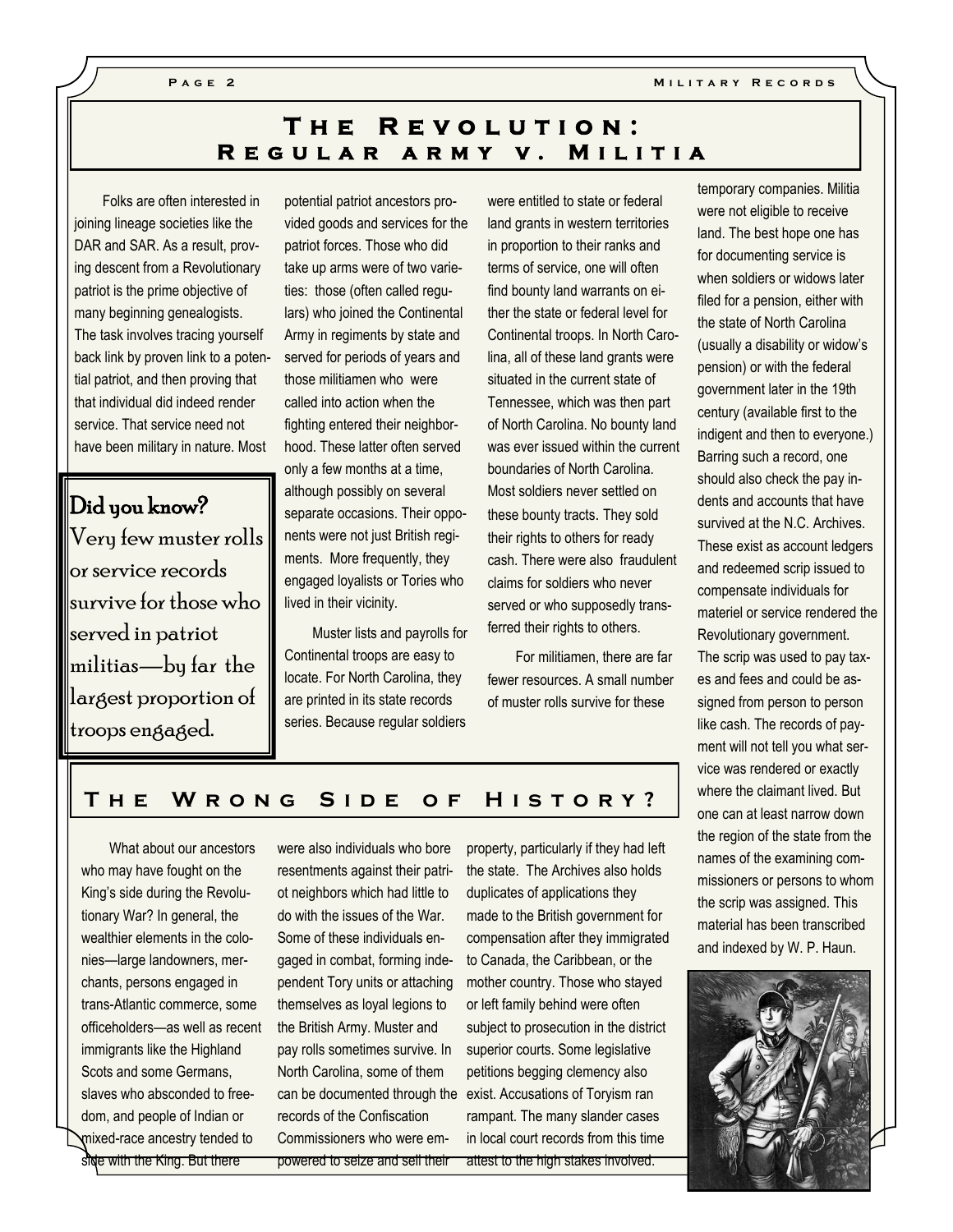## WARS OF AMERICAN EXPANSION: **T h e W a r o f 1 8 1 2 & M e x i c a n W a r**

The War of 1812, provoked by seizure of neutral American ships on the high seas during the Napoleonic Wars, brought fear of immanent invasion to much of the east coast and Mississippi valley. For this reason, local militia were on high alert. In fact, British troops did land at several points, including coastal Carolina and Georgia and the Chesapeake Bay. The backcountry was exposed to potential attacks from Britain's Indian allies and a major conflict did erupt with the Creeks. As in the Revolution, an invasion of Canada was mounted. Most soldiers in the War were never involved in direct combat, however—particularly those from North Carolina.

when Portsmouth and Ocracoke were attacked, but these soldiers were never engaged. Another 7,000 met at Wadesboro in 1814 to join General Jackson but were informed of the New Orleans victory before they began their march. About 1,000 N.C. volunteers served with Col. James Welborn in the Great Lakes campaign and a single regiment served with Jackson against the Creeks. Federal service records and pensions are available for some individuals involved in these last two expeditions. Only state-level pay vouchers, pay and receipt rolls, account books, and muster rolls are available for the larger number of militiamen who rallied but never fought. divided Americans. Some saw it as a war of naked aggression designed to extend slavery's influence. Political infighting affected North Carolina's participation. Although 3,000 volunteers came forward, only 1,000 ultimately served and none of them saw combat. One hundred and seventy two succumbed to disease. Among the best sources is the Adjutant General's *Roster of North Carolina Troops in the War with Mexico*, published in 1887 and based on records borrowed from the War Department. Service and pension records also exist for North Carolina soldiers.

Seven thousand mustered in 1813

The Mexican War (1846 -1848)

# **OUR DARKEST HOUR: T h e C i v i l W a r**

The Civil War (or the War Between the States, as some like to call it) was certainly the most costly and tragic American conflict, mainly because it was fought on home soil, involved huge casualties (due to a disconnect between tactics and technology), and created bitterness not only between North and South but among Southerners themselves. In fact, its divisive power today in this region is astonishing



considering that nearly one hundred and fifty years have passed.

Whereas participation in the Revolution and the antebellum conflicts was somewhat sporadic, almost anyone with Southern white (and sometimes black) male ancestors between the ages of 16 and 45 in the 1861 to 1865 period is likely to find them involved in military operations. North Carolina provided a large contingent of troops to the Confederate Army and had the highest casualty and mortality figures of any state. This is partly because it was the last state to be brought to heel by Federal forces and was so close to major theatres of operations.

Documenting Confederate ancestry in North Carolina has grown much simpler with the publication of the *North Carolina Troops* series, currently extending to nineteen volumes, most

with supplementary material. Each soldier's combined service record has been summarized and grouped with company and regimental histories. One can also view the original service cards compiled from rosters, reports and pay vouchers on *Fold3.com*—a website available through the Library. One might also refer to the 1890 census of Union veterans (available on Ancestry.com) which was a supplement to the federal census roster. Local record-keepers may have recorded Confederate in addition to Union soldiers.

More and more Union combined service records are becoming available on *Fold3*. Many North Carolinians, white and black, served with the Feds because Union sympathies ran high in some areas, particularly as the war progressed. Finally, one should refer to federal pension files for Union soldiers and to N.C. pensions claimed by Confederates under the legisla-

"...Almost anyone with Southern white (and sometimes, black) male ancestors between the ages of 16 and 45 in the 1861 to 1865 period is likely to find ...them... involved in military operations."

tive acts of 1885 and 1901. Only widows and the disabled were originally eligible, but eventually, all survivors were. Confederate pensions for North Carolina can be found on the free *FamilySearch* website.

Records of militia service for older men in North Carolina are quite rare, unless the individuals were officers. A *Roster of Militia Officers of North Carolina, 1861- 63* should be consulted. One may also wish to investigate Confederate Soldier's Home Records and records of artificial limbs purchased for amputees at the State Archives. See Wegner's *Phantom Pain.*